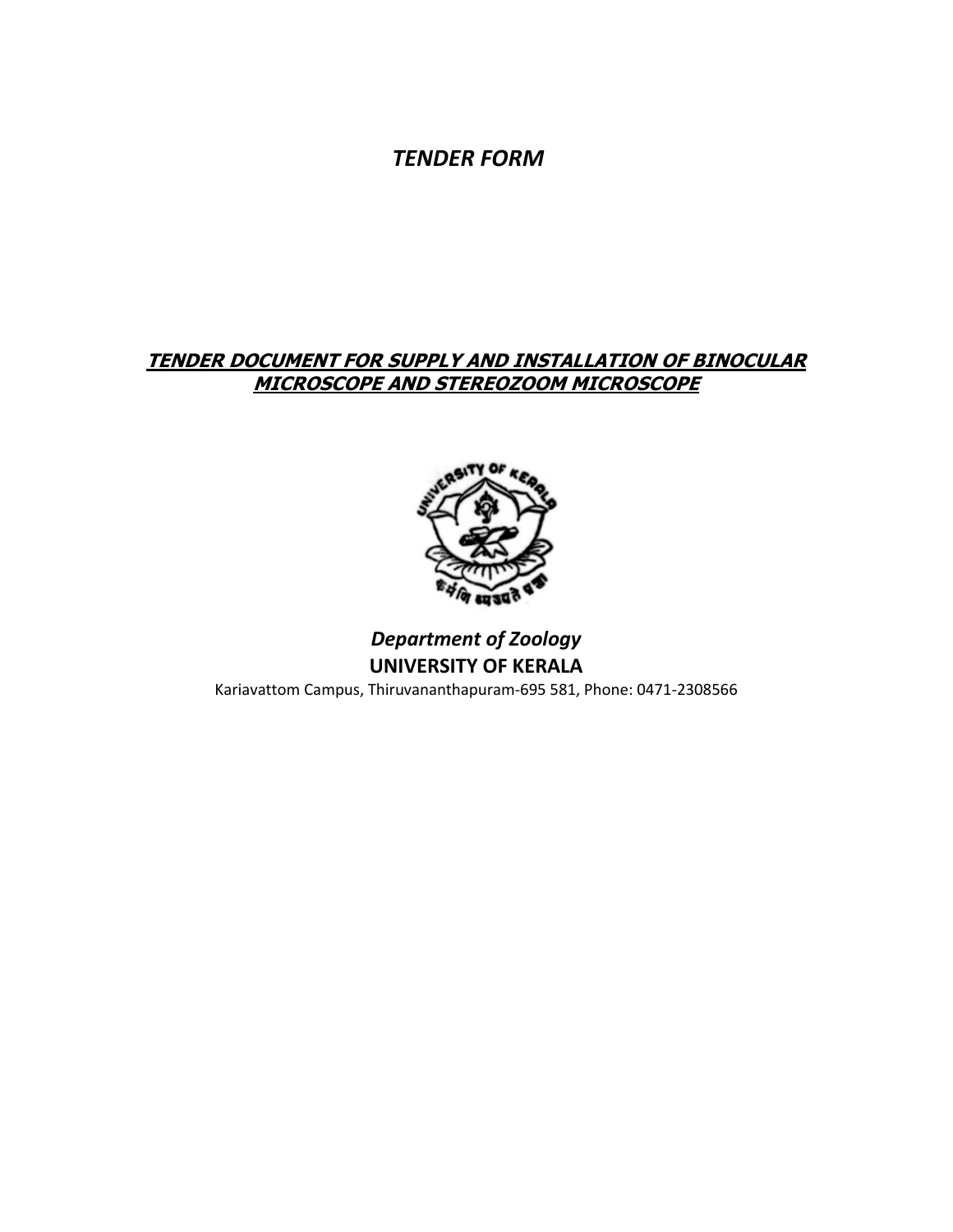# **INDEX**

- **1. Bidder details**
- **2. Notice Inviting Tender**
- **3. General Conditions of E-Tender**
- **4. Terms and Conditions**
- **5. Technical Specification**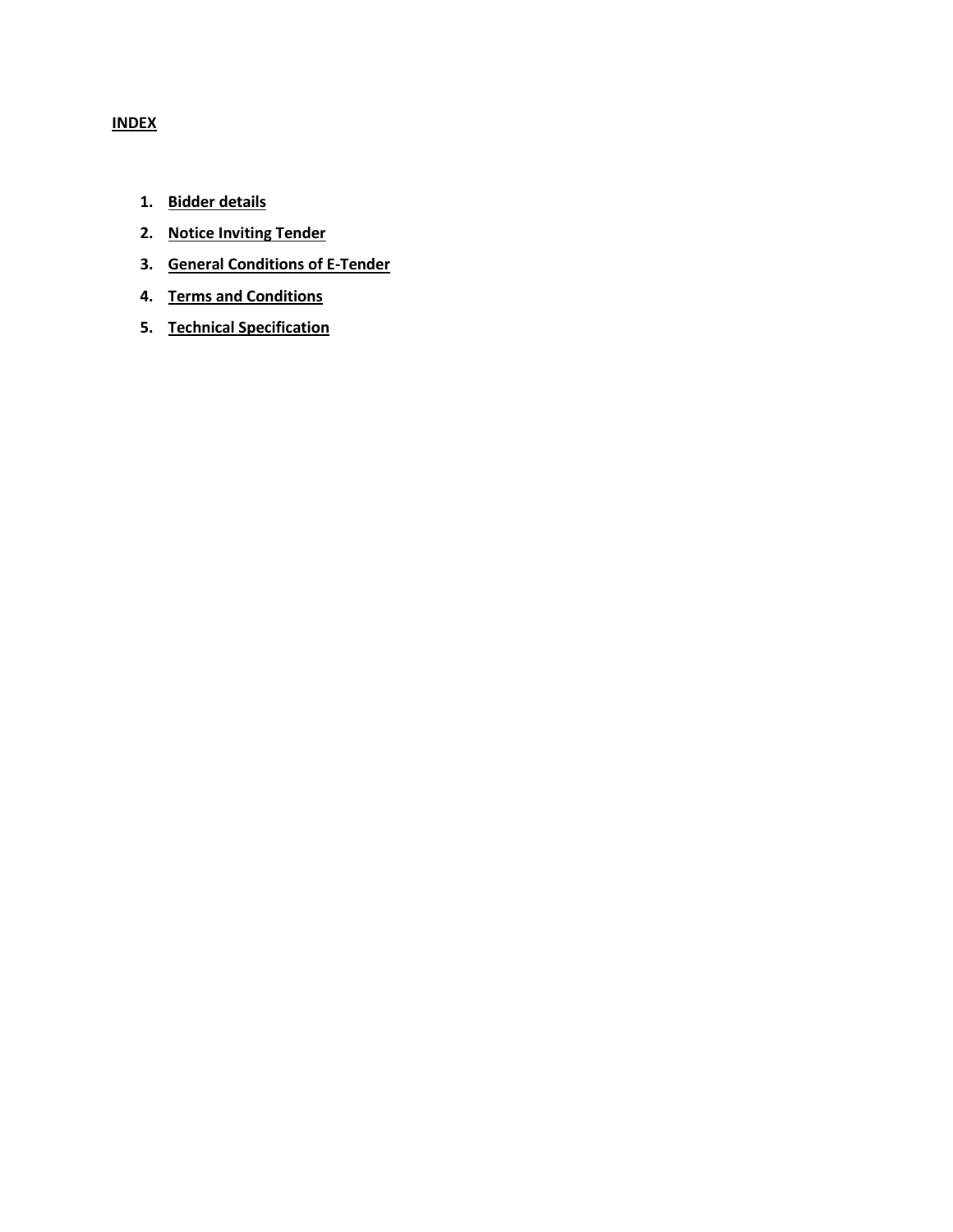# **1. BIDDER DDETAILS**

| Registered Name and Address of bidder |                                        |
|---------------------------------------|----------------------------------------|
| <b>Communication Address</b>          |                                        |
| Other contact information             |                                        |
| Telephone Office :                    |                                        |
| Mobile:                               |                                        |
| Email                                 |                                        |
| FAX<br>$\ddot{\cdot}$                 |                                        |
| <b>STATUS</b>                         | <b>OEM</b><br><b>DEALER</b><br>/ AGENT |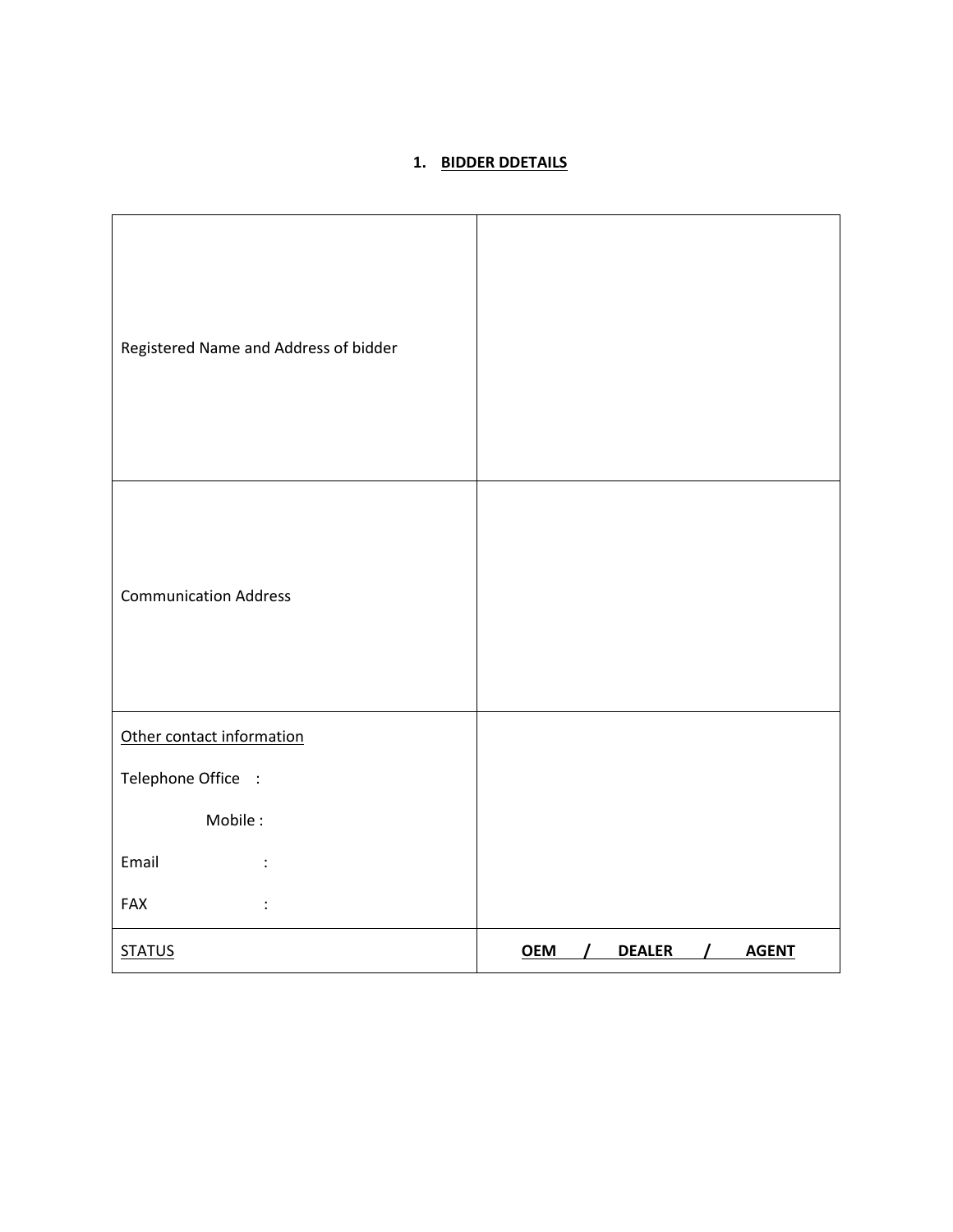*2.* **Notice Inviting Tender**



# **Department of Zoology UNIVERSITY OF KERALA**

Kariavattom Campus, Thiruvananthapuram-695 581, Phone: 0471-2308566

Sealed competitive tenders are invited from reputed firms/ manufactures through e-Tender website [www.etenders.kerala.gov.in/](https://ccs.infospace.com/ClickHandler.ashx?encp=ld%3d20170109%26app%3d1%26c%3dAV772%26s%3dAV%26rc%3dAV772%26dc%3d%26euip%3d14.139.185.66%26pvaid%3d2fff3e2f9055433ab11c696db3d5a687%26dt%3dDesktop%26vid%3d606190505.3343461609909.1482987607.2%26fct.uid%3d0d1bb2749021432fbf9cba1c886d4a98%26en%3dpAiBppRwHTqgtNHR9bC%252fflewzJRnoFdL3QeqYP%252bQUQU%253d%26ru%3dhttps%253a%252f%252fwww.etenders.kerala.gov.in%252f%26coi%3d239138%26npp%3d1%26p%3d0%26pp%3d0%26mid%3d9%26ep%3d1%26du%3dhttps%253a%252f%252fwww.etenders.kerala.gov.in%252f%26hash%3d09A17ADABCBDD17B2486F7C7D2776B2C&ap=1&cop=main-title) only for Supply of following items as per the minimum specification given below for *Department of Zoology*, University of Kerala, Kariavattom Campus.

| 1. | Name of work / Items and Quantity                  | <b>SUPPLY OF" BINOCULAR MICROSCOPE AND</b><br><b>STEREOZOOM MICROSCOPE</b><br><b>Binocular Microscope- Quantity-5 Nos.</b><br>Stereo Zoom Microscope- Quantity- 3 Nos. |
|----|----------------------------------------------------|------------------------------------------------------------------------------------------------------------------------------------------------------------------------|
| 2. | Tender No.                                         | Zoo/PUR/ Tender1/2019-20<br>Dated 18.02.2020                                                                                                                           |
| 3. | Cost of tender form/ Tender Submission Fee         | Rs.1356/- (Thousand Three Hundred and<br>Fifty-Six only)                                                                                                               |
| 4. | <b>Earnest Money Deposit</b>                       | Rs. 8000/- (Rupees Eight Thousand Only)                                                                                                                                |
| 5. | Start Date of issue                                | 19.02.2020                                                                                                                                                             |
| 6. | Last Date of receipt of Tender/ Bid closing        | 04.03.2020                                                                                                                                                             |
| 7. | Date and time of Opening Tender                    | 06.03.2020 11A M                                                                                                                                                       |
| 8. | <b>Contact details for Technical Clarification</b> | Dr. Dr G prasad, Dept of Zoology, University<br>of Kerala, Kariavattom Campus<br>Thiruvananthapuram Kerala 695581                                                      |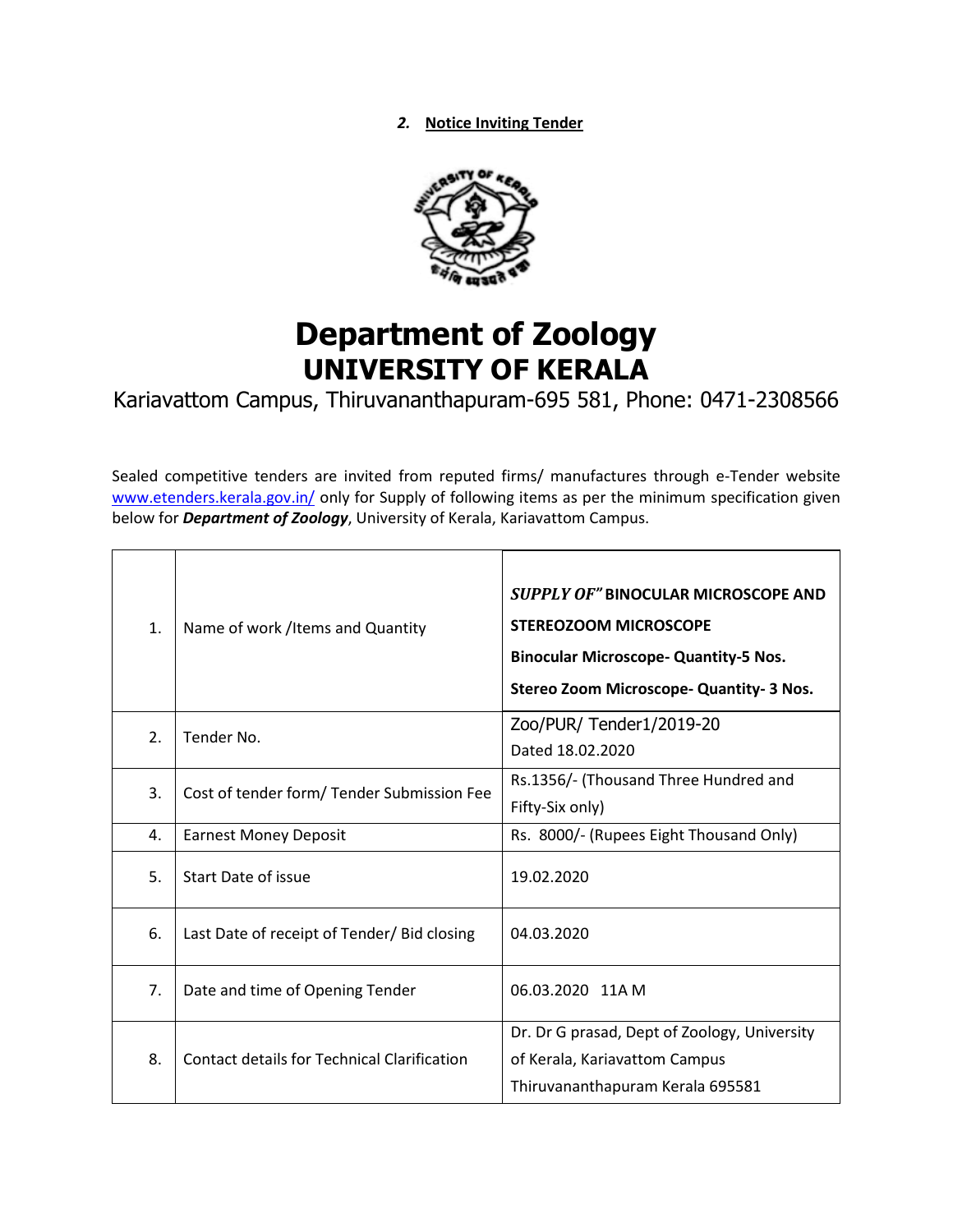|  | Tel:9497254158            |
|--|---------------------------|
|  | Email: probios1@gmail.com |

The interested bidders can download the Tender documents at free of cost from the e-GP Website [www.etenders.kerala.gov.in](http://www.etenders.kerala.gov.in/) . A bid submission fee and EMD should be remitted online. All bid/ tender documents are to be submitted online only and in the designated cover/ envelope on the e-GP website. Technical bid and financial bid shall be submitted in the designated online cover. Detailed Terms and conditions and Technical Specifications are available in Tender documents.

The bids shall be opened online at the office of Dept. of Zoology, Kerala University on Date mentioned above. If the above date of opening tender happens to be on a holiday or due to any other valid reason, the tender opening process will be done on the next working day or the day fixed by the undersigned.

> **The Head Dept of Zoology, University of Kerala,**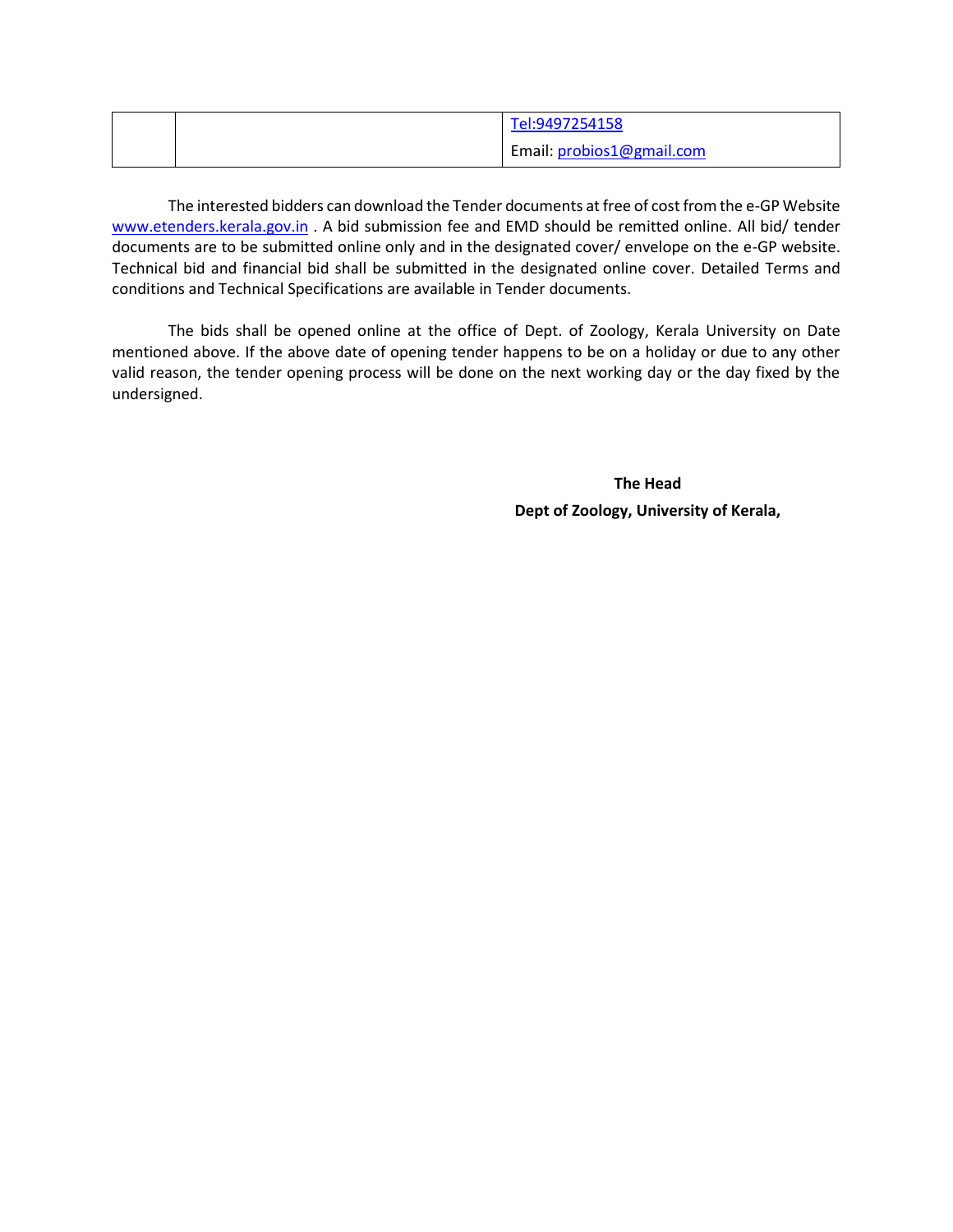#### **General Tender Terms & Conditions for e-Procurement**

This tender is an e-Tender and is being published online for the purchase SUPPLY AND INSTALLATION OF BINOCULAR MICROSCOPES AND STEREOZOOM MICROSCOPE. The tender is invited in Two cover system from the registered and eligible firms through e-procurement portal of Government of Kerala (https:/[/www.etenders.kerala.gov.in\)](http://www.etenders.kerala.gov.in/). Prospective bidders willing to participate in this tender shall necessarily register themselves with above mentioned e-procurement portal.

The tender timeline is available in the critical date section of this tender published in [www.etenders.kerala.gov.in.](http://www.etenders.kerala.gov.in/)

#### **A). Online Bidder registration process:**

Bidders should have a Class II or above Digital Signature Certificate (DSC) to be procured from any Registration Authorities (RA) under the Certifying Agency of India. Details of RAs will be available on [www.cca.gov.in.](http://www.cca.gov.in/) Once, the DSC is obtained, bidders have to register on [www.etenders.kerala.gov.in](http://www.etenders.kerala.gov.in/) website for participating in this tender. Website registration is a one-time process without any registration fees. However, bidders have to procure DSC at their own cost.

Bidders may contact e-Procurement support desk of Kerala State IT Mission over telephone at 0471 2577088/188/388 or via email: [helpetender@gmail.com](mailto:helpetender@gmail.com) / [etendershelp@kerala.gov.in](mailto:etendershelp@kerala.gov.in) for assistance in this regard.

#### **B). Online Tender Process:**

The tender process shall consist of the following stages:

- i. **Downloading of tender document**: Tender document will be available for free download on [www.etenders.kerala.gov.in.](http://www.etenders.kerala.gov.in/) However, tender document fees shall be payable at the time of bid submission as stipulated in this tender document.
- ii. **Pre-bid meeting**: No
- iii. **Publishing of Corrigendum**: All corrigenda shall be published on [www.etenders.kerala.gov.in](http://www.etenders.kerala.gov.in/) and shall not be available elsewhere.
- iv. **Bid submission**: Bidders have to submit their bids along with supporting documents to support their eligibility, as required in this tender document on [www.etenders.kerala.gov.in.](http://www.etenders.kerala.gov.in/) Manual submission of bids will not be accepted under any circumstances.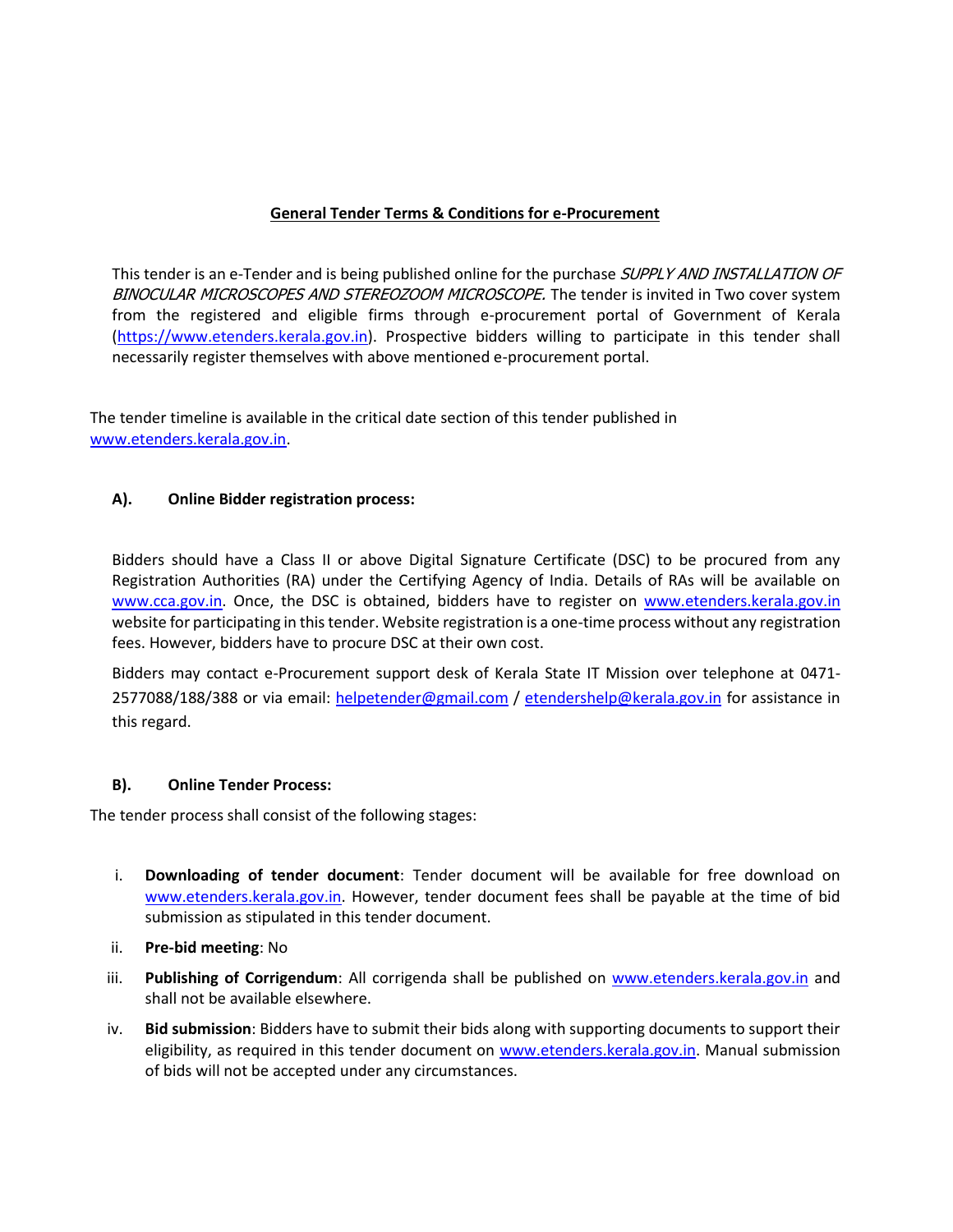- v. In case bidder encounters any technical issues pertaining to e-Procurement system while acting on the tender, computer screen shot of the error message with date & time stamp on the web-browser along with the query shall be e-mailed by the bidder to the help desk **(helpetender@gmail.com/ etendershelp@kerala.gov.in)**, for resolution of the problem. At the same time, problem must be intimated to the concerned Tender Inviting Authority via email.
- vi. The time taken to ascertain, evaluate and suggest a solution for the problem reported by bidder may vary from case to case. Hence bidders are advised to submit the bid **at least 2 working days before the due date** and time of bid submission to avoid any last-minute issues that may come up.
- vii. **Opening of Technical Bid and Bidder short-listing**: The technical bids will be opened, evaluated and shortlisted as per the eligibility and technical qualifications. All documents in support of technical qualifications shall be submitted (online). Failure to submit the documents online will attract disqualification. Bids shortlisted by this process will be taken up for opening the financial bid.
- viii. **Opening of Financial Bids:** Bids of the qualified bidder's shall only be considered for opening and evaluation of the financial bid on the date and time mentioned in critical date's section.

#### **C). Documents Comprising Bid:**

### **(i). The First Stage (Pre-Qualification or Technical Cover based on 1cover or2 cover tender system):**

Pre-Qualification or Technical proposal shall contain the scanned copies of the following documents which every bidder has to upload:

- Letter from OEM (in case of dealer/Agent)
- List of users of the above equipment with contact details (Format attached)
- Min three copy of the purchase order/end user certificate if any
- Affidavit stating that "The bidder was not black listed"
- Registration Certificate of the Firm
- Tender form.
- Technical Specification Compliance statement (Format Attached)
- Tender Deviation Statement if any
- Technical Data Sheet of the Equipment
- Tender Agreement (Form of Agreement) (Format Attached)
- Affidavit regarding support for next 10 years on spares and service.

The department doesn't take any responsibility for any technical snag or failure that has taken place during document upload.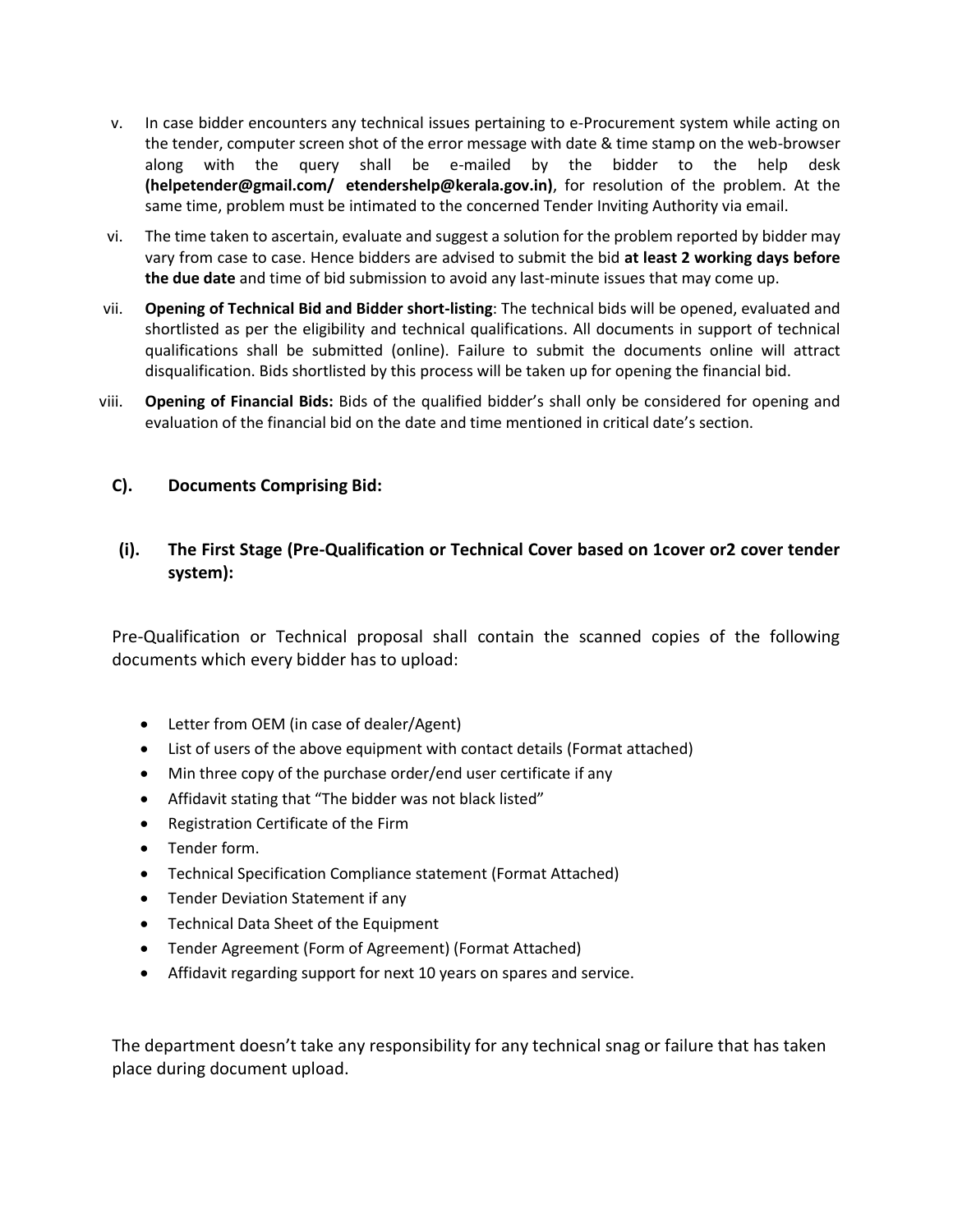## **(ii). The Second Stage (***Financial Cover or as per tender cover system***):**

The Bidder shall complete the Price bid as per format given for download along with this tender.

**Note**: The blank price bid should be downloaded and saved on bidder's computer without changing file-name otherwise price bid will not get uploaded. The bidder should fill in the details in the same file and upload the same back to the website.

**Fixed price:** Prices quoted by the Bidder shall be fixed during the bidder's performance of the contract and not subject to variation on any account. A bid submitted with an adjustable/ variable price quotation will be treated as non - responsive and rejected.

#### **D). Tender Document Fees and Earnest Money Deposit (EMD)**

The Bidder shall pay, a tender document fee of Rs. 1356 /- and Earnest Money Deposit of Rs. 8000/- The EMD is required to protect the purchaser against risk of Bidder's conduct, which would warrant the forfeiture of security.

**Online Payment modes**: The tender document fees and EMD can be paid in the following manner through e-Payment facility provided by the e-Procurement system

**State Bank of India Multi Option Payment System (SBI MOPS Gateway)**: Bidders are required to avail Internet Banking Facility in any of below banks for making tender remittances in eProcurement System.

| <b>Internet Banking Options (Retail)</b><br>A) |                                    |    |                                         |
|------------------------------------------------|------------------------------------|----|-----------------------------------------|
| 1                                              | Allahabad Bank                     | 32 | Kotak Mahindra Bank                     |
| $\mathfrak{p}$                                 | Axis Bank                          | 33 | Lakshmi Vilas Bank                      |
| 3                                              | Andhra Bank                        | 34 | Mehsana Urban Co-op Bank                |
| 4                                              | Bandan Bank                        | 35 | <b>NKGSB Co-operative Bank</b>          |
| 5                                              | Bank of Bahrain and Kuwait         | 36 | <b>Oriental Bank of Commerce</b>        |
| 6                                              | Bank of Baroda                     | 37 | Punjab and Maharashtra Cooperative Bank |
| 7                                              | Bank of India                      | 38 | Punjab National Bank                    |
| 8                                              | <b>Bank of Maharashtra</b>         | 39 | Punjab and Sind Bank                    |
| 9                                              | Bassein Catholic Co-operative Bank | 40 | <b>RBL Bank</b>                         |
| 10                                             | <b>BNP Paribas</b>                 | 41 | Saraswat Cooperative Bank               |
| 11                                             | Canara Bank                        | 42 | ShamraoVithal Cooperative Bank          |
| 12                                             | Catholic Syrian Bank               | 43 | South Indian Bank                       |
| 13                                             | Central Bank of India              | 44 | <b>Standard Chartered Bank</b>          |
| 14                                             | <b>City Union Bank</b>             | 45 | State Bank of India                     |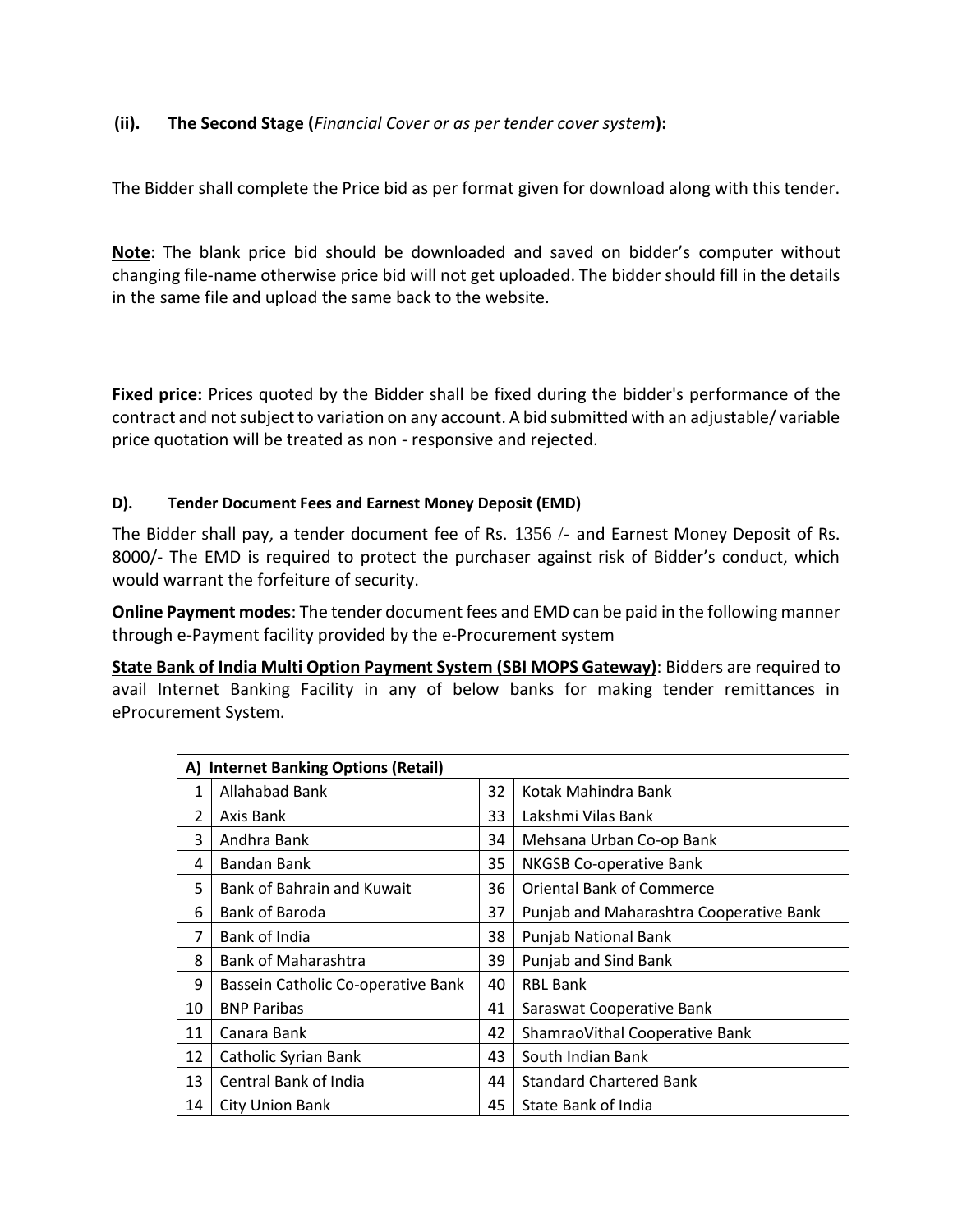| 15             | <b>Corporation Bank</b>                        | 46 | Syndicate Bank                             |
|----------------|------------------------------------------------|----|--------------------------------------------|
| 16             | <b>Cosmos Bank</b>                             | 47 | <b>Tamilnad Mercantile Bank</b>            |
| 17             | <b>DCB Bank</b>                                | 48 | Tamilnadu Cooperative Bank                 |
| 18             | Dena Bank                                      | 49 | The Kalyan Janata Sahakari Bank            |
|                |                                                |    | TJSB Bank (Erstwhile Thane Janata Sahakari |
| 19             | Deutsche Bank                                  | 50 | Bank)                                      |
| 20             | Dhanalaxmi Bank                                | 51 | <b>UCO Bank</b>                            |
| 21             | <b>Federal Bank</b>                            | 52 | Union Bank of India                        |
| 22             | <b>HDFC Bank</b>                               | 53 | United Bank of India                       |
| 23             | <b>ICICI Bank</b>                              | 54 | Vijaya Bank                                |
| 24             | <b>IDBI Bank</b>                               | 55 | <b>YES Bank</b>                            |
| 25             | <b>Indian Bank</b>                             |    |                                            |
| 26             | Indian Overseas Bank                           |    |                                            |
| 27             | <b>IndusInd Bank</b>                           |    |                                            |
| 28             | Jammu & Kashmir Bank                           |    |                                            |
| 29             | Janata Sahakari Bank                           |    |                                            |
| 30             | Karnataka Bank                                 |    |                                            |
| 31             | Karur Vysya Bank                               |    |                                            |
|                | <b>B) Internet Banking Options (Corporate)</b> |    |                                            |
| $\mathbf{1}$   | <b>Bank of Baroda</b>                          | 21 | Laxmi Vilas Bank                           |
| 2              | Bank of India                                  | 22 | <b>Oriental Bank of Commerce</b>           |
| 3              | <b>Bank of Maharashtra</b>                     | 23 | Punjab & Maharashtra Coop Bank             |
| 4              | <b>BNP Paribas</b>                             | 24 | Punjab & Sind Bank                         |
| 5              | Canara Bank                                    | 25 | Punjab National Bank                       |
| 6              | Catholic Syrian Bank                           | 26 | <b>RBL Bank</b>                            |
| $\overline{7}$ | City Union Bank                                | 27 | ShamraoVitthal Co-operative Bank           |
| 8              | <b>Corporation Bank</b>                        | 28 | South Indian Bank                          |
| 9              | <b>Cosmos Bank</b>                             | 29 | State Bank of India                        |
| 10             | Deutsche Bank                                  | 30 | Syndicate Bank                             |
| 11             | Development Credit Bank                        | 31 | <b>UCO Bank</b>                            |
| 12             | Dhanalaxmi Bank                                | 32 | Union Bank of India                        |
| 13             | <b>Federal Bank</b>                            | 33 | <b>UPPCL</b>                               |
| 14             | <b>HDFC Bank</b>                               | 34 | Vijaya Bank                                |
| 15             | <b>ICICI Bank</b>                              | 35 | Axis Bank                                  |
| 16             | <b>Indian Overseas Bank</b>                    |    |                                            |
| 17             | Janta Sahakari Bank                            |    |                                            |
| 18             | Jammu & Kashmir Bank                           |    |                                            |
| 19             | Karur Vysya Bank                               |    |                                            |
| 20             | Kotak Bank                                     |    |                                            |

During the online bid submission process, bidder shall select *SBI MOPS* option and submit the page, to view the *Terms and Conditions* page. On further submitting the same, the e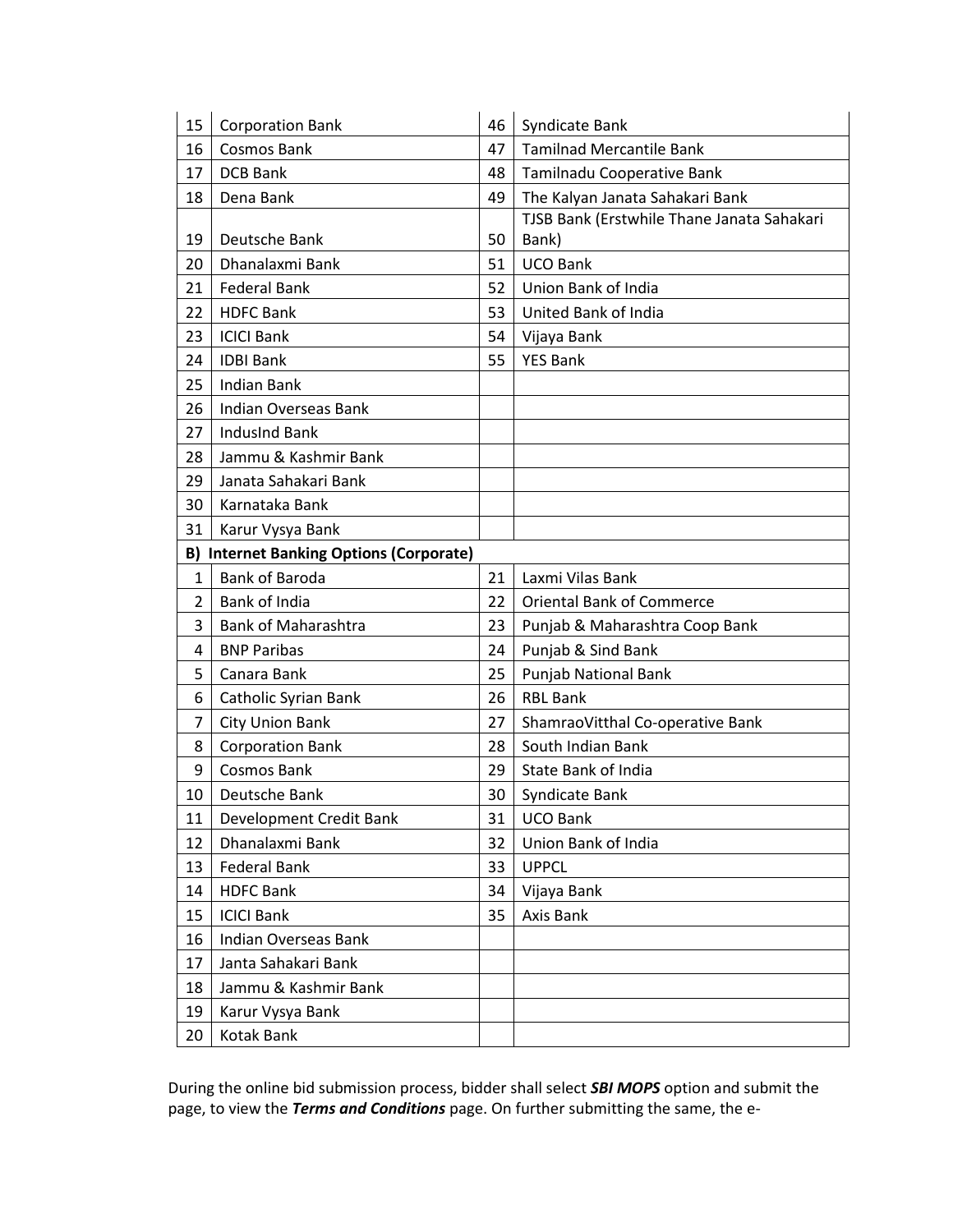Procurement system will re-direct the bidder to MOPS Gateway, where two options namely *SBI* and *Other Banks***\*** will be shown. Here, Bidder may proceed as per below:

- a) *SBI Account Holders* shall click *SBI* option to with its Net Banking Facility., where bidder can enter their internet banking credentials and transfer the Tender Fee and EMD amount.
- b) *Other Bank Account Holders* may click *Other Banks* option to view the bank selection page. Here, bidders can select from any of the 54 Banks to proceed with its Net Banking Facility, for remitting tender payments.

*\*Transaction Charges for Other Banks vide SBI Letter No. LHO/TVM/AC/2016-17/47 – 1% of transaction value subject to a minimum of Rs. 50/- and maximum of Rs. 150/-*

*\* Bidders who are using Other Banks option under SBI MOPS Payment Gateway, are advised by SBI to make online payment 72 hours in advance before tender closing time.*

Any transaction charges levied while using any of the above modes of online payment has be borne by the bidder. The supplier/contractor's bid will be evaluated only if payment status against bidder is showing "**Success**" during bid opening.

#### **E). SUBMISSION PROCESS:**

For submission of bids, all interested bidders have to register online as explained above in this document. After registration, bidders shall submit their Technical bid and Financial bid online on [www.etenders.kerala.gov.in](http://www.etenders.kerala.gov.in/) along with online payment of tender document fees and EMD.

**It is necessary to click on "Freeze bid" link/ icon to complete the process of bid submission otherwise the bid will not get submitted online and the same shall not be available for viewing/ opening during bid opening process**.

# **Specifications**

## **A. RESEARCH BINOCULAR MICROSCOPE – 5 Nos**

ISO & CE certified

- ➢ Stand: Single mold Sturdy stand with anti-rust materials. Extended base for better stability with Ceramic Coated Stage Plate.
- ➢ Viewing Bodies: Ergonomic HEAD Binocular 0° 25° tilting Head, 360° rotatable, IPD 47-75mm Adjustable 48-75mm. Vacuum coated Prism for better transmission and anti-fungus character.
- $\triangleright$  Eyepieces: Focusable wide Field eyepiece WF10x/22mm paired with foldable eye guards, Lockable, anti-fungus coating, graduated ring for setting of individual Eye Diopter.
- $\triangleright$  Nosepiece: Quintuple Reverse angle nosepiece (Ball bearing type) with click stops and rubber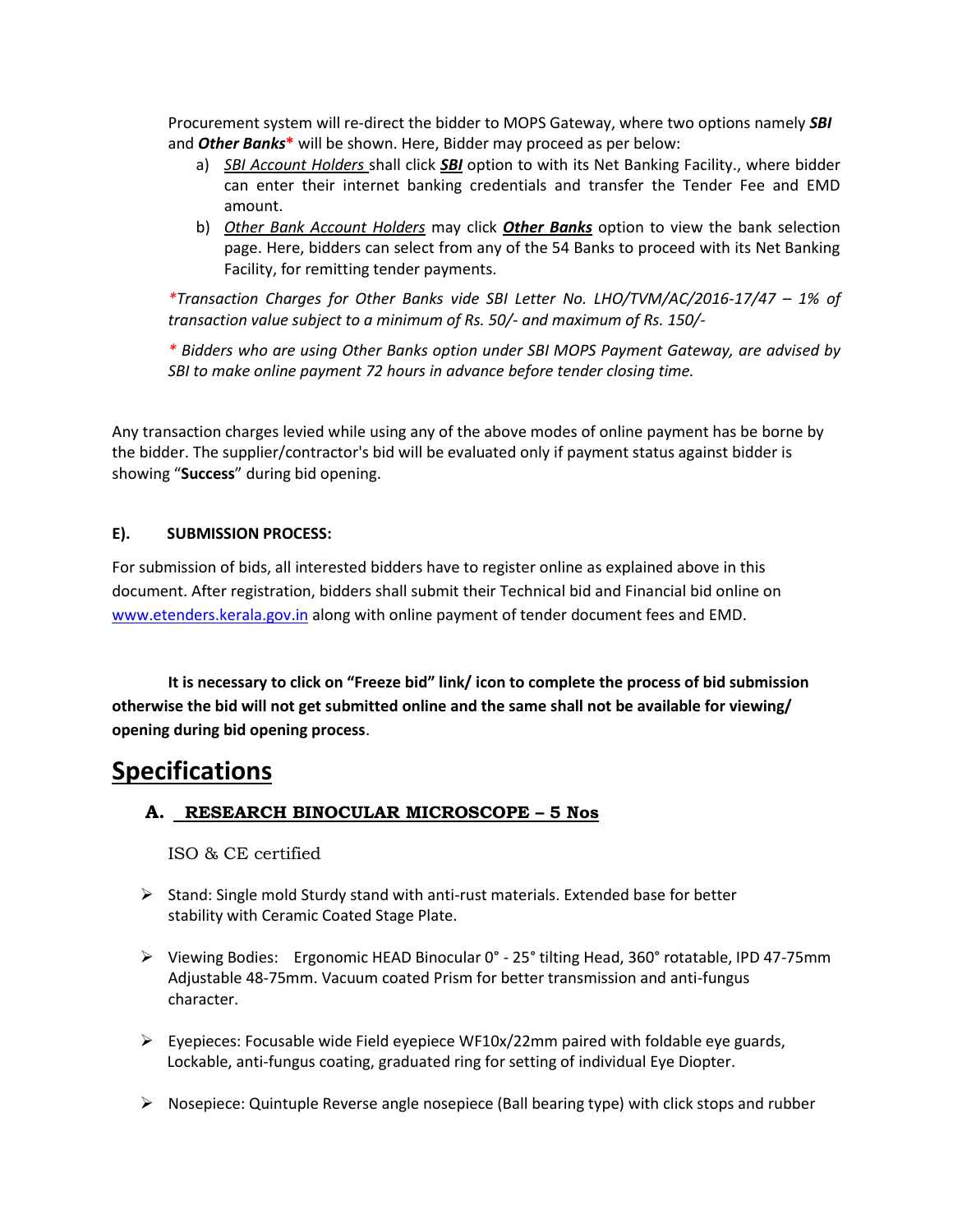grip, anti-gungus coating. PAR-CENTERED & PARFOCAL.

- ➢ Objectives: RP series DIN Infinity Corrected WF Plan Achromatic objectives: 2.5X , 4x, 10x, 40x (spring loaded), 100x Oil (spring loaded) anti-fungus coating. 4x &10x Objectives have long working distance
- ➢ Mechanical Stage: RACKLESS X-axis, Ceramic Coated double plate mechanical stage size 200 x 160mm X/Y travel range 76 x 40mm. Slide holder to accommodate up-to two slides.
- ➢ Condenser: Sub-stage abbe condenser NA 1.25 with aspheric lens and Iris Diaphragm. Rack and pinion movements on stainless steel guides. Day light blue filter provided. Optional Available with Flip Top Lens.
- $\triangleright$  Focusing: Co-axial coarse and fine focusing on gear systems for extremely smooth operation.
- ➢ Illumination: LED illumination with variable illumination control. Rechargeable Lithium Ion Battery Provide long Hours of Battery Backup in case of electricity failure.
- With 3W white LED on proper Heat Sink
- LED Life more than 50,000 Hours & Back-up Battery for use where Power Supply failure.
- ❖ All moving parts on Ball Bearing Guides to move highly sensitive & smooth working.
- ❖ Electrical: For LED Input 180v-250v AC with removable imported cord.
- $\triangleright$  PACKED in Styrofoam box, with operation manual, dust cover, cleaning cloth, power cord.

#### **B. STEREO BINOCULAR MICROSCOPE- 3 Nos**

Optical System Greeenough

Magnification Zoom 6:1

Eyepieces WF 10x/22mm Optional- 16X and 20X

Dioptre Correction ±5D

IPD 50-75 mm

Viewing Angle Binocular, 45° and Trinocular, 45°

Working Distance 110 mm

Magnification range 8x to 50x

Object field diameter 4.4 to 27.50 mm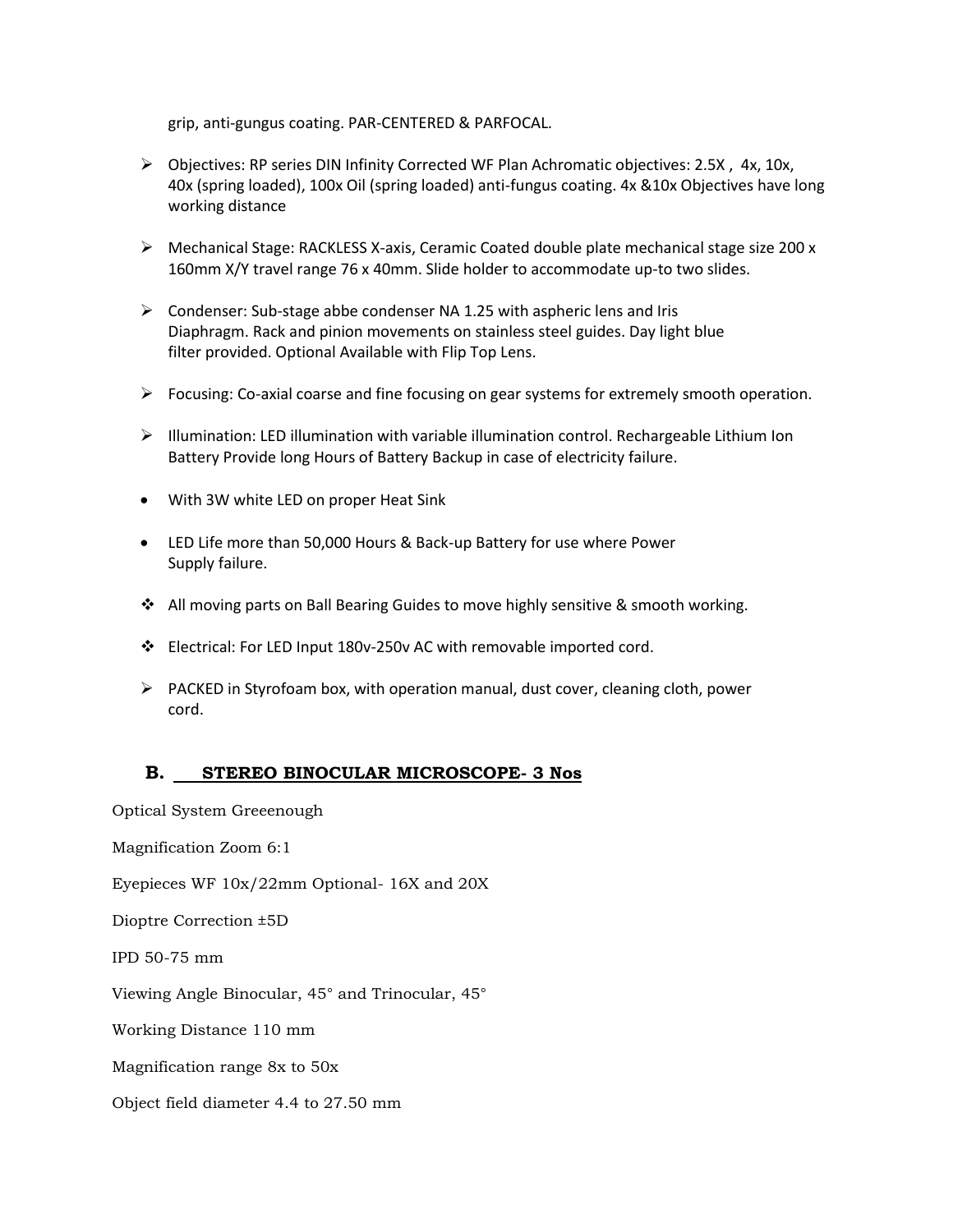Eye guards Foldable

Illumination control Incident Light- LED Ring Light with options of ARC and circular illumination with intensity control.

Front Angle Arc illumination with cluster of 11 LEDs

Rear Angled Arc illumination with cluster of 12 LEDs

Circular Illumination with cluster of 23 LEDs

Goose neck for extra illumination

Transmitted Light Two options one with detachable BF/DF (Bright field/Dark field)

Second with preconfigured mirror base for transparent objects

Auxillary Objectives 0.5x, 1.5x, 2x

Reticules For length measurement & counting

Camera adapters CCD adapters 0.3x, 0.5x, 0.63x DSLR adapters for Canon, Sony and Nikon

#### **General Terms and conditions**

- 1. This Bid is **two cover**.
- 2. The bidder shall quote rate for each item in the BoQ. Incomplete BoQ is liable to be rejected. A split-up detail of financial quote in pdf format may also be uploaded. Incomplete & conditional tenders and tenders received after the due date will be summarily rejected without assigning any reasons thereof
- 3. The Bidder shall quote price in clear terms**. The rates quoted must be inclusive of all taxes, cost of supply at site, warranty and installation charges etc**...
- 4. The price should be quoted only in Indian rupees. The bid shall be typed and signed by the bidder.
- 5. All the documents mentioned above shall be submitted without fail.
- 6. The bidders are requested to visit the site if necessary, for the accuracy of the bid submitting.
- 7. **EMD and Tender Fee: -** The bidder shall furnish EMD and Tender Fee as mentioned in Quotation Notice. Exemption Certificate if any shall be uploaded.
- 8. **Forfeiture of EMD: -** The EMD shall be forfeited if the successful bidder neither signed the agreement nor furnish the performance security
- 9. **Performance guarantee: -** A performance guarantee equal to 5% of contract value shall be furnish by the bidder. The Performance guarantee will be forfeited if the firm